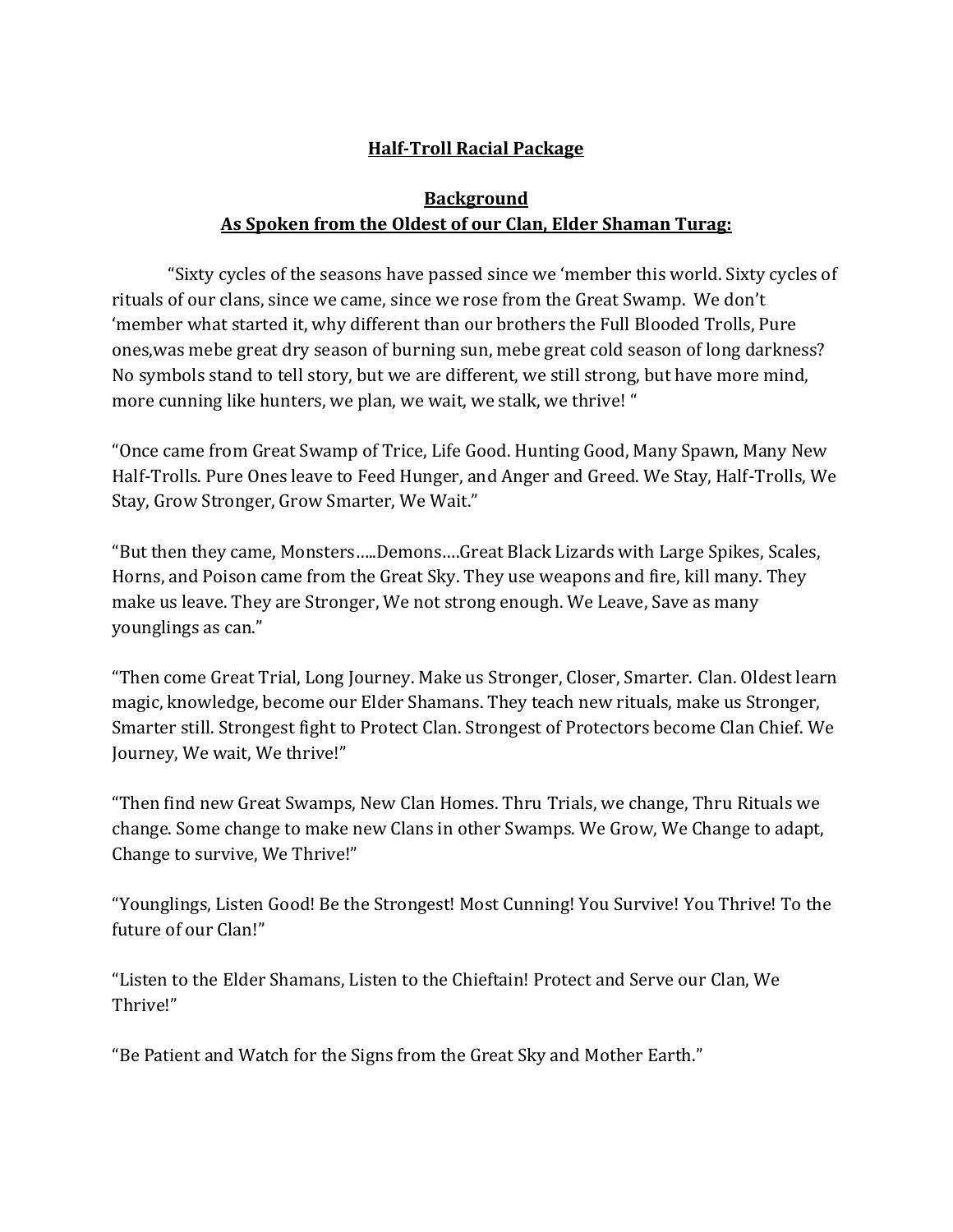"Taste the Wind and Water! Heed their Message! Heed the Unknown Story, Beware their Warnings! "

"You Survive! We Thrive!"

## **Entry in the Royal Library (Racial Archives/Updated Entry-Half Trolls, what are they?):**

Half-Trolls appear to have originated in the Great Swamp Trice, Ottilog approximately 16,000 years ago at the end of the  $3<sup>rd</sup>$  Age. Forced from their Swamp of origin, (according to their lore) by great black scaled horned lizards, or demons…(maybe dragons or other lizard form?) They migrated from their Great Swamp of origin and travelled for great distances until becoming reestablished in new swamps throughout other lands where they can be found today. Currently, swamps where Half-Trolls can be found are Blacklight, Fade, and Verthshadow.

At first they were confused with Full blooded troll hybrids, but as is now hypothesized, Half-Trolls are most likely a genetic variant. The cause of this divergence may be the result of a recessive gene distribution or from a disruption or drastic alteration in conditions during spawning before metamorphosis as Full Bloods are still seen coming from the same clan spawning pools. Officially the true cause of this evolution is still undetermined.

Half-Trolls are extremely strong and savage, a primitive culture, however they exhibit some cunning and extreme patience when hunting prey. This level of development is not shared with their more monstrous cousins and give further support to the theory of a recessive gene split. They are adaptable and show capabilities to regenerate at a high rate when injured.

Half-Trolls seem to exist in a primitive tribal society, with some Elders serving as shamans with limited magic to provide tribal leadership and serve as a guide which advises the clan during major decisions and rituals. They seem to be rather simplistic and do not hold values the same as other societal norms. Not much is understood as many are not tolerated within their Clam Swamp environments.

It is noted that young Half-Trolls are raised in family groups and guided and/or instructed by the entire Clan. They are protected with ferocity and are taught all the life skills they will need later to survive as adults. Instruction by the Clan Chief or the Elders seems to be repetitions until the young can mimic or exceed their teacher's abilities. Once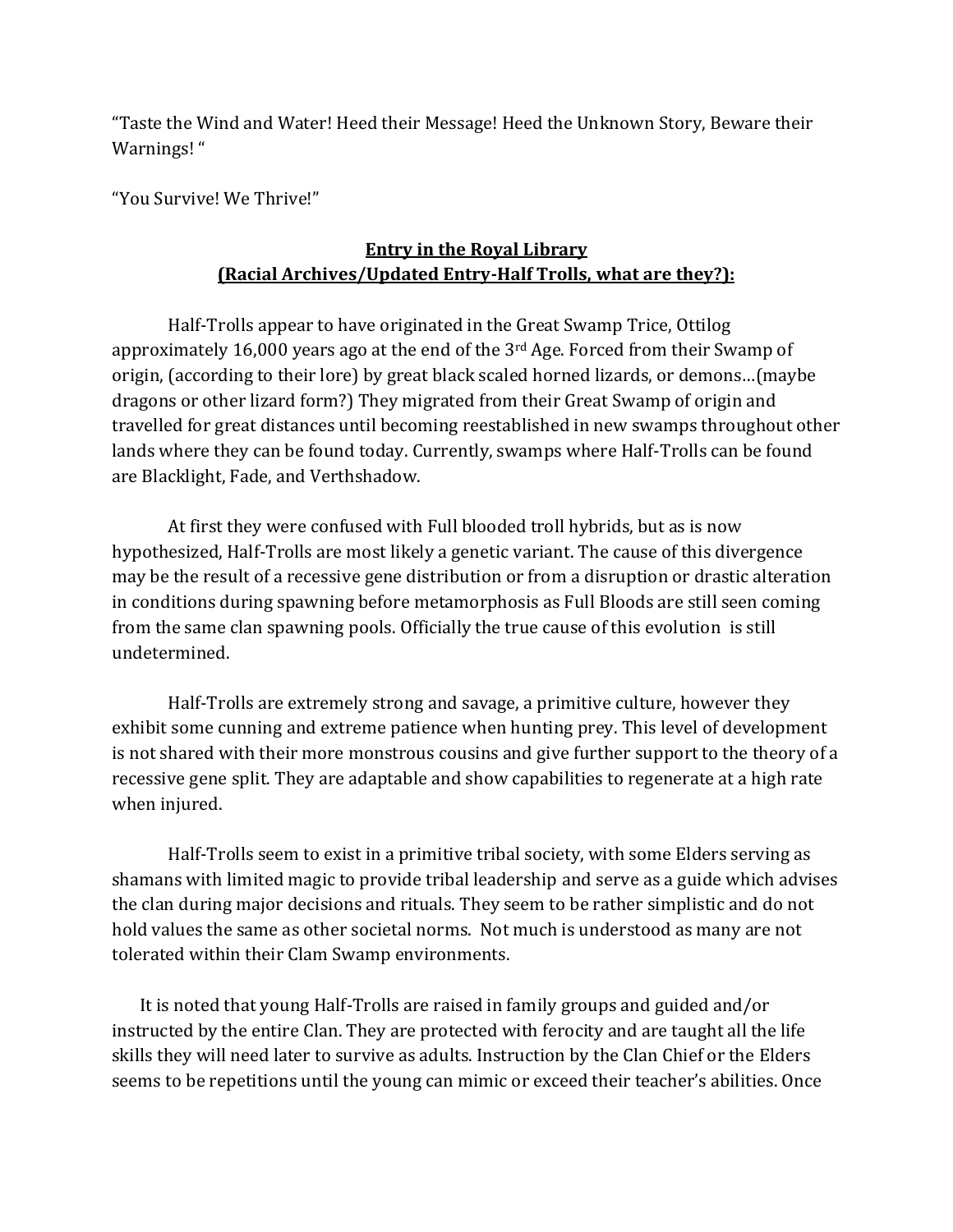old enough, A Ritual testing is survived to determine where the newly matured adult will serve in the Clan structure.

In addition, it is also observed that each Clan seems to have territory based on the location of their Clan's Great Swamp. Each Swamp has a spawning pool and each Clan seems to have characteristics that can be used to identify each Clan's origin as follows:

- Blacklight: Spotted scales on face and arms, some of these may even glow under certain lighting
- Fade:: Brightly varied colored striping on Males, darkens in spring
- Verthshadow:: Ritual Scarring and yellow stripes on cheeks and hands "As one observes other clan markings, please enter here or notify the head Loremaster"

Other notable aspects:

- Rank seems to be based off of feats of strength. The strongest becomes the Clan Chief and guardian of the Clans territory. Strength is respected and Honor and Cunning when dealing with these Clans.
- Any Inclination toward Magic and the ability to retain knowledge or Lore, places the Half-Troll under the instruction of the Elder Shamans to help preserve history or other unknown purposes.
- Above all do not, I repeat DO NOT make a troll angry unless one is stronger or can replace things that may get removed in the process…They like to smash things when angry…or fighting for hierarchy, or just to have fun, actually they just smash things cause they like to smash things.

### **Current Culture:**

Half-Troll Society and Culture is much more complicated than anyone from outside of the Clan would notice or understand. It has multiple layers and intricate nuances that only another Half-Troll may notice. From a simple tilt of the head or baring of their teeth, every gesture has a meaning, a purpose. This is why as younglings they are taught, nurtured, and trained relentlessly by their elders, through various rites and clan traditions they are ingrained with the subtleties of half-troll culture.

Half-Troll Clan structure is based off of a shamanistic primal tribal society. They follow the earth, the elements and the seasons as well as their instincts. They feel the primal urges of the tides and from the cycles of sun and moon very much like their ancient ancestors did. For this reason they practice several ceremonies during key times of the year to strengthen their ties to nature and the elements as well as to strengthen the clan.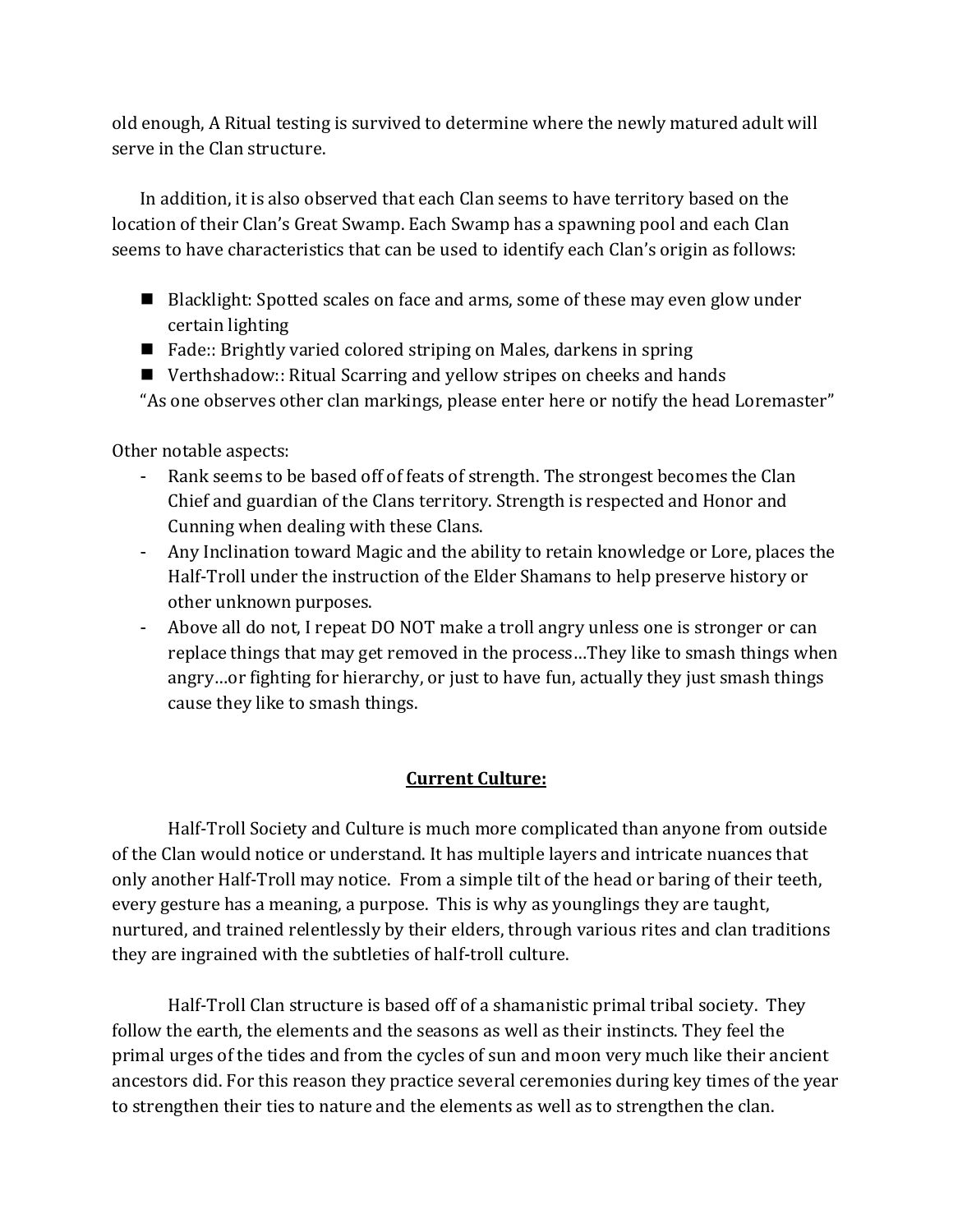Most of these rites are passed down each generation between the Clan Shamans for preservation and are only found in written form on the rare occasion that the Elder Shaman may have learned to read and write. Any written history is usually found on skins of assorted creatures or assorted durable materials they may have found with usually unidentifiable sources for "inks".

Several of these rites and ceremonies may include any or all of the following based on if conditions are favorable.

**Spawning Day**: This occurs in the spring, when the great cold ends and the sun warms the world. All growing things return to life and this is the day the younglings hatch within the spawning pools and start to emerge from the protective waters. This is a day (or even week) of great joy and celebration for the clan! All younglings are identified through matriarchal markings on their skin and are greeted with gentleness and tender care by the entire clan that seems incapable of the usually savage and brutish practices. The younglings are then assigned to the clans' guardians to be protected and nurtured until they are old enough to be tested to see what their strengths and weaknesses are. They will be taught once it is known if they will know magic by sharing a bond with the elements or grow in great strength to lead warriors to protect the clan's lands.

**One Big Mudda:** One of the more entertaining events of the Half-Troll calendar. This event is held with the onset of the years' first spring rains. It is also the beginning of the year when the young males of the clan can start earning prestige for rank. Several activities can take place varying from throwing large objects as well as wrestling in the mud bogs that form. All to be ranked as the strongest that won't yield any ground. Similar to the clash of rams, in this event, males will run towards each other and collide in an epic battle to be able to force his rival backwards or be able to throw them. The Clan Chief usually stands over these trials as reigning champion and as a judge to evaluate any potential in the youngling males. This is always a seriously competitive as well as a humorous time for the entire clan as females also participate by yelling encouragement or share disparaging remarks were warranted to drive the males to fiercer displays of strength…basically instigating. This also begins the first demonstrations of prowess to win the females affections and respect as future mates.

**Summer: Proving Grounds:** This ceremony is the most serious moment of a youngling's life. By the end of this rite of passage, the youngling will be fully evaluated for skills, knowledge, magical aptitude patience, cunning, and strength. This event will help determine the younglings place within the clan. It starts when all younglings mature enough to undergo this trial are summoned from their guardians. Then they undergo a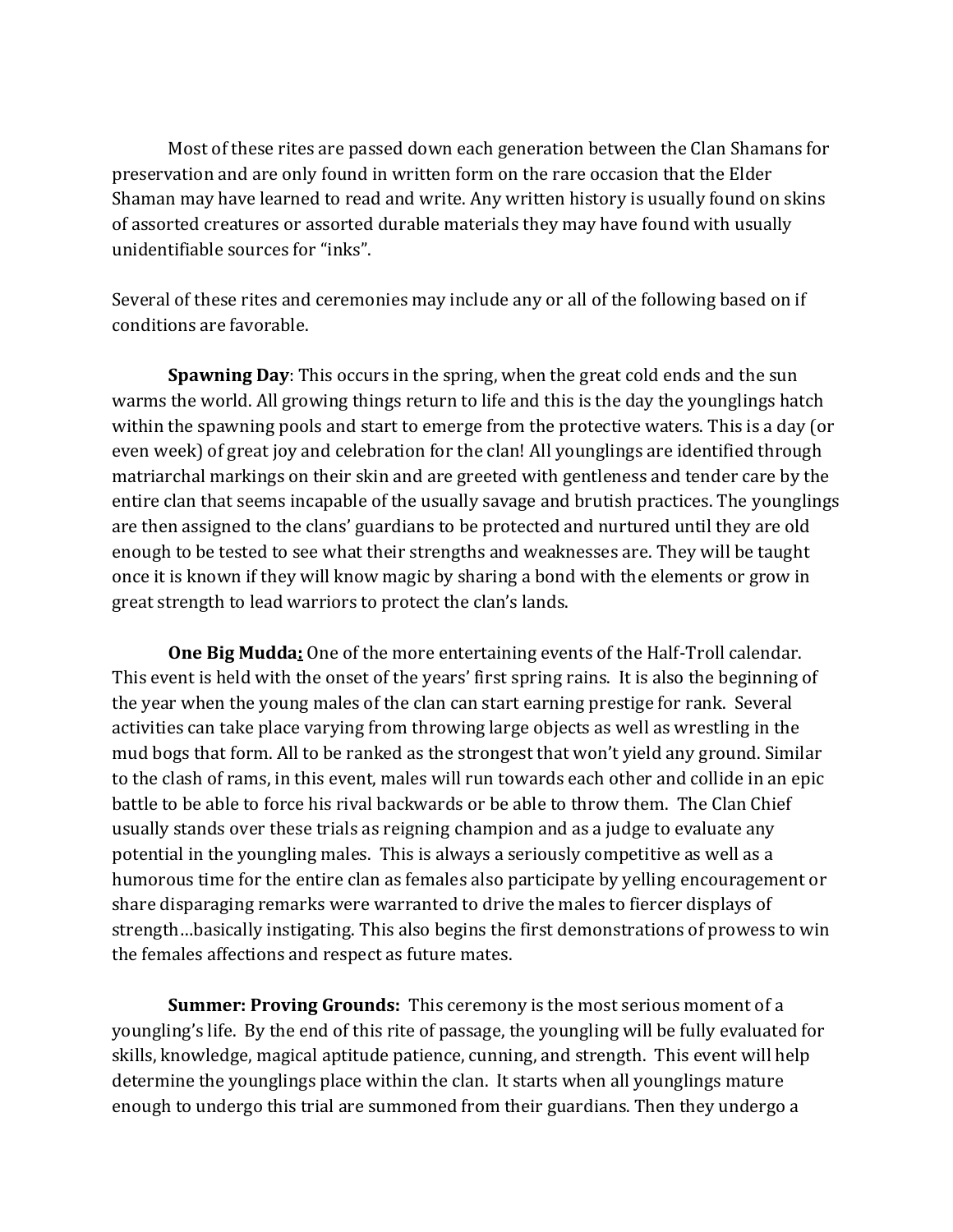series of tests and are ranked by the Clan Elders and the Clan Chief. These trials are customized for each to truly test each one to their fullest capacity. By the end of rite, the youngling is ranked and placed in further training with either the Elders, the Clan Chief or another Trainer for which has been chosen as them. They are also now known to be a fully matured young adult and are introduced to the Clan by their earned name.

**Shok'ramga:** From what can be told this is the Ultimate Event for all Half-Troll clans. This is a time of plentiful food, fun and some serious competition. Primarily in the fall, there are various types of smaller tests of strength of any and all varieties for all Half-Trolls but the month is dominated by the clash of Teams from every Half-Troll clan as they face off in a giant field battle event. This is a no holds barred game where to win they have to get a large boulder to the opposite side and past the other teams defender. The only rule is that there are no rules. It is vicious. It is brutal. It is absolutely the most hilariously awesome fun you will ever see as the Troll Teams pull out all the stops to win. The prize…Absolute Clear Cut Bragging rights over all of the other Clans, and maybe the eye of a reigning female or two…Unless the winning team is all female…which let's just say you don't want to test your luck with that one!!

**Spawning:** This usually takes place in the late fall just before the first frost. Unlike many cultures, which are male dominate, this rite is dominated by the females of the clans. All of the mature Females of the clan that are in their fertile years gather around the spawning glades spring fed pools deep within their clan swamps. This is the most sacred and well protected place within the Half-Trolls Clan Swamp. But what starts as a solemn and serene ceremony soon turns into a raging frenzy for dominance and clan hierarchy. This is a battle for Title and Rank for the females who can be even more ferocious than the males. This is also a battle for the strength and future of the Clan. Every mature female is tested by brutal attacks from their peers, they hold nothing back as claws, teeth and strength are brought into play. They viciously shred each other to prove who is the strongest, the most resilient and who can regenerate the fastest in this extreme test of endurance. The females who are the dominant in all of these aspects win the rights to spawn and the strongest of these wins the title of Clan matriarch and wins the right to choose her male (s) first to sire her younglings. Only about ten percent of the competing females are usually left standing to earn this right as it is deadly and can tire them completely. If one cannot stand, then one cannot fight, and loses the right to spawn. For the strength and future of the Clan, For their very survival, this ceremony is essential to the spawned younglings development. As they are spawned in the sacred pools, the blood also joins to form a bond to their clan and to share genetic information and knowledge. It strengthens and insulates the younglings through the long dark cold of winter until they can emerge on Birthday!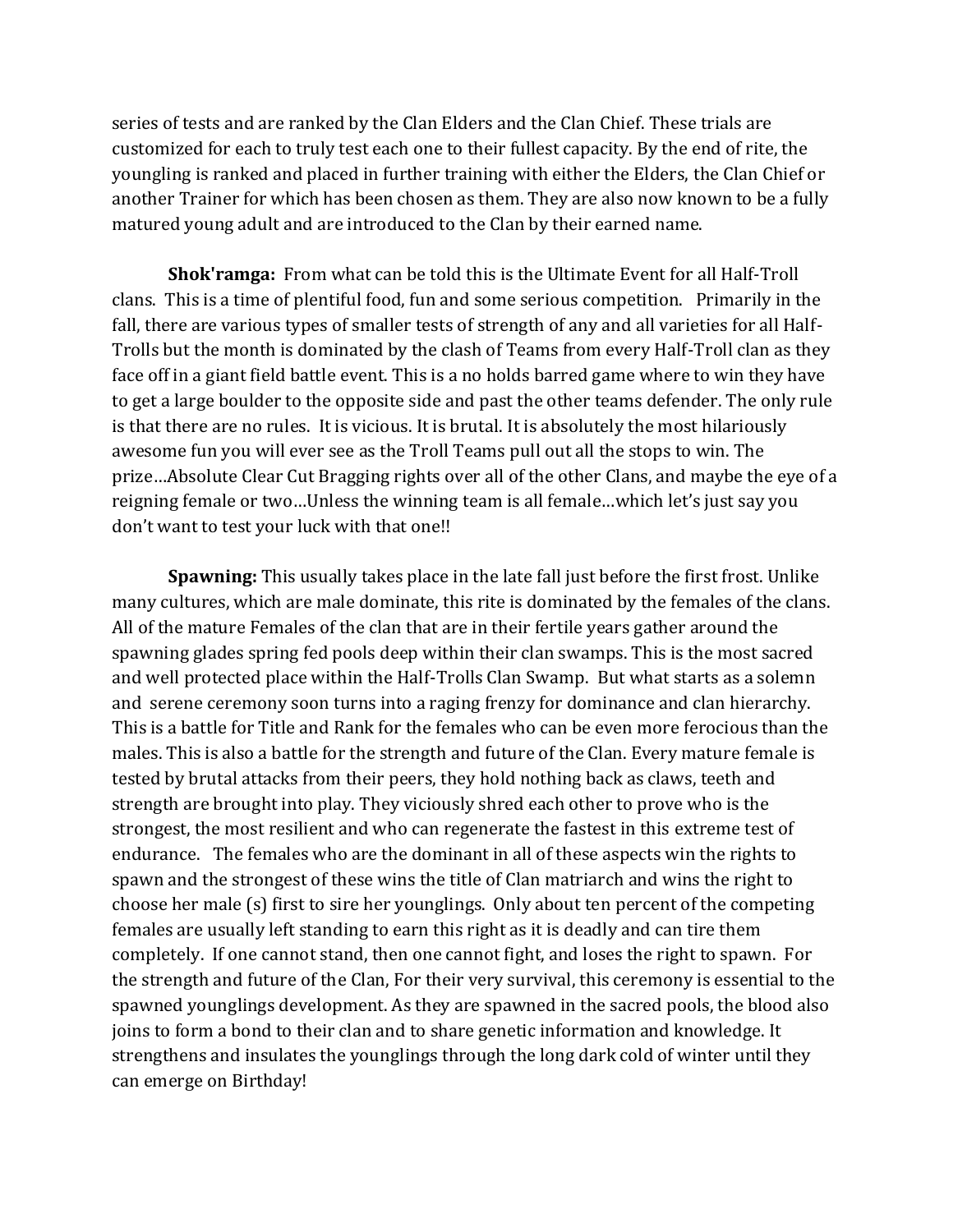**The Great Dark Cold:** This is the time of magic for the Elders and for the time of respect of the ancient Clan spirits. All Half-Trolls respect this time for renewing their bond with the elements as the world sleeps. The Elders use this time to teach the Clan and to further strengthen the younglings as they defend their lands against enemies in winter or practice using their bond with wind, water and the moon. With the Cold and dark lands, they are taught the aspects of patience and cunning as they learn to hunt and stalk even the rarest of prey. They are taught their histories and lore of the great heroes of their past or the horrors of the great enemies that drove them from their ancestral home. This is also the time when Clan Elders from all Clans may meet to commune and share knowledge or other tidbits about encroaching problems. A time of treaties and agreements for Clans to work together against common enemies, a time of reflection and peace between the Half-Troll Clans as they also remember their dead and all Clans may join to host ceremonies of remembering.

### **Behavior:**

Half-Trolls tend to appear primal, barbaric simple-minded and uncouth. Their actions can seem random or brash to others as their value system is unlike most societal norms. They can become argumentative or violent if they feel that they or someone they care about is threatened or in danger. They may also appear dumb or bored around social gatherings due to their vastly different culture and value of what is truly important.

#### **Advantages:**

- Regeneration
- Can use 2 Short Length Claws

### **Disadvantages:**

- Uneducated (Cannot Start with a Racial Read/Write skill or a Knowledge area)
- Cannot Have a Scholar Background

### **Appearance:**

Half Trolls evolved from a once primal animal from the murk of the Great Swamp and have become a savage and cunning race. They are directly related to Full Blooded Trolls and many hypothesize as a genetic variant. All Half-Trolls have a makeup requirement of having Brown and/or Green Scaly Skin. (This can be done using a mask and/or makeup)

# **Racial Relations:**